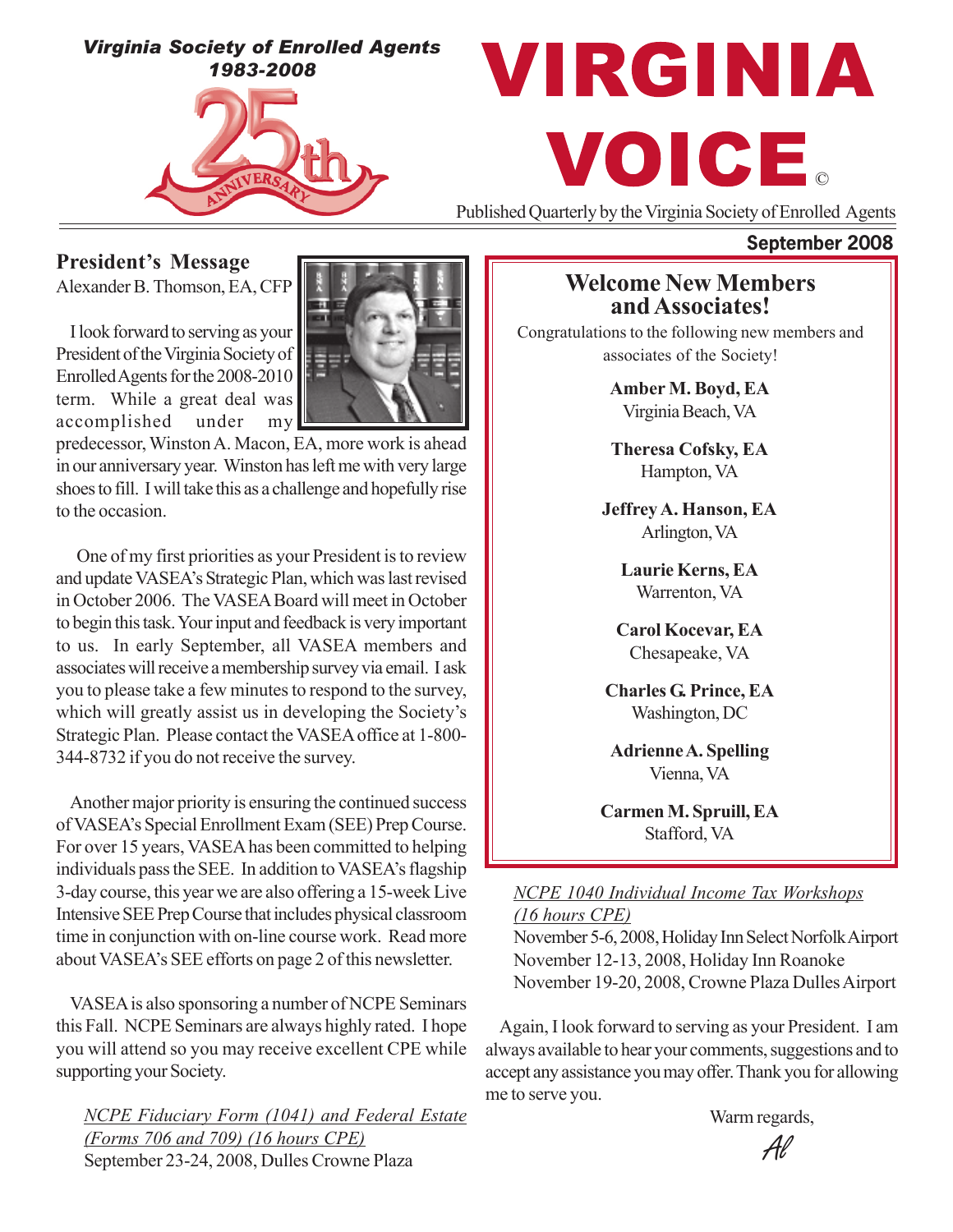## **VASEA Pioneering Again With SEE Preparation Programs**

*by D. Barry Iacono, EA, CFP VASEA SEE Preparation Course Chair*

**Background** – VASEA has offered a Special Enrollment Exam (SEE) Preparation Course for more than 15 years. This classroom program has been an ongoing success. We pioneered changes to our course immediately when the examination format changed more than two years ago. In 2007 we made two significant changes from a 4-day course format over two weekends to a 3-day format over one weekend and changed to Gleim training materials. Once again both changes were very positive.

**Exciting New Opportunities** – In May 2008 at the NAEA State Affiliates meeting it was announced that NAEA and Gleim would be partnering to offer an on-line SEE preparation course at a discount to NAEA members. This course was to be rolled out in August and it was. At this meeting it was discussed and encouraged for State Affiliates to develop classroom programs to enhance the on-line learning experience.

VASEA is the pioneer again. On July 19 we introduced the VASEA-GLEIM 15-Week Live Intensive SEE Prep Course. Barry Iacono, EA, CFP is the professor. Part 1 of the pilot program held in Virginia Beach is now complete and the students are preparing to take their Part 1 exam by the end of August.

Part 2 of the live pilot program will commence on September 6, 2008 and will run for five Saturdays in Virginia Beach from 9:00 AM to 12:00 PM. Part 3 of the pilot program will commence on November 1, 2008.

In 2009 we anticipate having two sites for the VASEA-GLEIM 15-Week Live Intensive SEE Prep Course, Williamsburg and Fredericksburg, starting in May.

**Flagship Program** – Beyond these new and innovative learning opportunities VASEA will continue to offer our 3-day classroom program October 24 – 26, 2008 in Reston, VA. Registration for this class has begun and space is limited so please register soon. Contact the VASEA office at 1-800-344-8732 to register. This 3-day program will be offered again in October 2009 in Reston, VA.

**Learners** – There are three types of learners. Some may be comfortable with a strictly on-line course and can work well independently. Others have limited comfort with an on-line course and benefit from an instructor and other students to interact with. Then there are some who do best in a strictly classroom setting. VASEA and NAEA are committed to support any and all of these learners and help them become Enrolled Agents.

**Summary** – There are three distinctive ways to prepare for the SEE (EA exam):

- 1) NAEA-Gleim Professor-Led On-Line SEE Course. This is strictly an on-line course with a cadre of NAEA members as professors.
- 2) VASEA-Gleim 15-Week Live Intensive SEE Prep Course. This class includes 15 3-hour classroom sessions in combination with the on-line course that NAEA is offering.
- 3) VASEA 3-Day SEE Course. This is our flagship 3-day classroom only course offered each year in October.

Sign up now for the course that will best suit your schedule and learning needs. If you are interested in any of these programs, please contact Heather Greenwell, Society Administrator, 1-800-344-8732, admin@vasea.org or Barry Iacono, (757) 671-7000, biacono@barryiacono.com.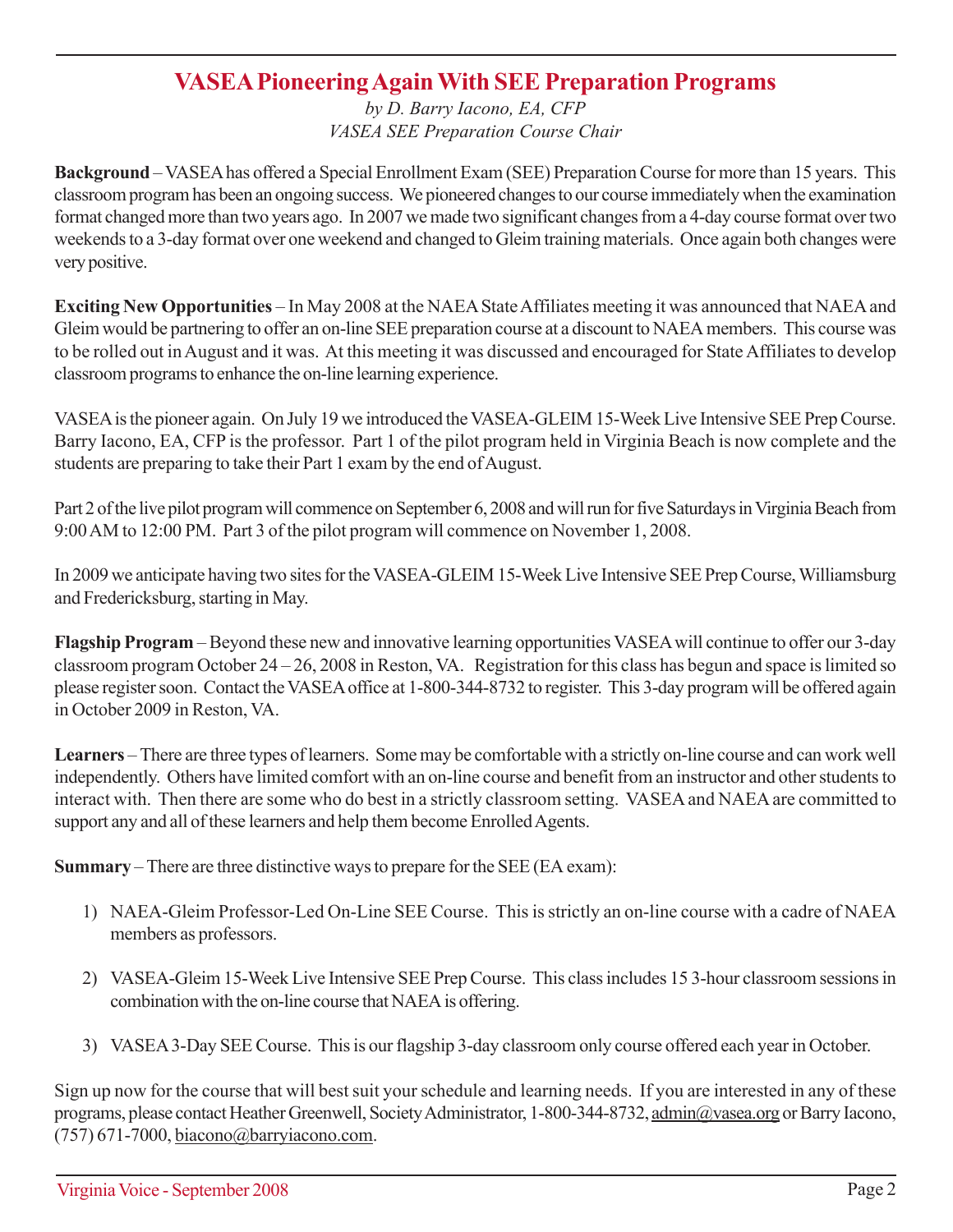# **VASEA Education Update**

*by Kenneth W. Whitley, Sr., EA Education Committee Chair*

ASEA held its 20<sup>th</sup> Annual Spring Seminar on June 12-14, 2008 in Fredericksburg, Virginia. There were roughly<br>100 attendees at the three day seminar and a total of 22 hours of CPE. Overall, this was a very successful<br>semi 100 attendees at the three day seminar and a total of 22 hours of CPE . Overall, this was a very successful seminar and the attendees received a wealth of information from the subjects presented, including some excellent handout materials to take back with them for use in their offices. Another benefit from attending VASEA seminars is the opportunity to network with other professionals and get valuable information from their experiences. Most everyone is willing to share their knowledge and expertise with others. The camaraderie generated is very beneficial for those in the profession.

At the July IRS/Virginia Seminar on July 10-11, on Thursday evening Barry Iacono, EA, CFP, gave a presentation entitled, "Individual and Small Business Retirement Plans," in which he explained how various plans can work for small businesses to get tax deductions as well as providing retirement plans for employees. On Friday, representatives from the Internal Revenue Service and the Virginia Department of Taxation came to make presentations on tax law updates and other tax matters that we deal with on a regular basis in our professions. The presenters were well received by the attendees.

The VASEA Education Committee reviews evaluations from the seminars and plans future seminars based on what attendees tell us they would like. We welcome comments and suggestions in addition to the evaluation reviews. Please share your ideas with us about what you would like to have presented in VASEA education. Also, if you have comments on how we can improve our education events we would like to hear from you on that also.



*Highlights from the 2008 Spring Seminar. Above left: During Thursday's afternoon break, VASEA Charter Members Ken Winston, EA and Mike Cullers, EA, cut the celebratory cake in honor of VASEA's 25th Anniversary. Above right: Past President Sherry Loop, EA, administers the membership oath during the Annual Meeting. Bottom right: Barbara Taylor, EA, and Ron Grafman, EA, enjoy cocktails, hors d' oeuvres, and networking during the Town Hall meeting on Thursday evening following the Annual Meeting.*